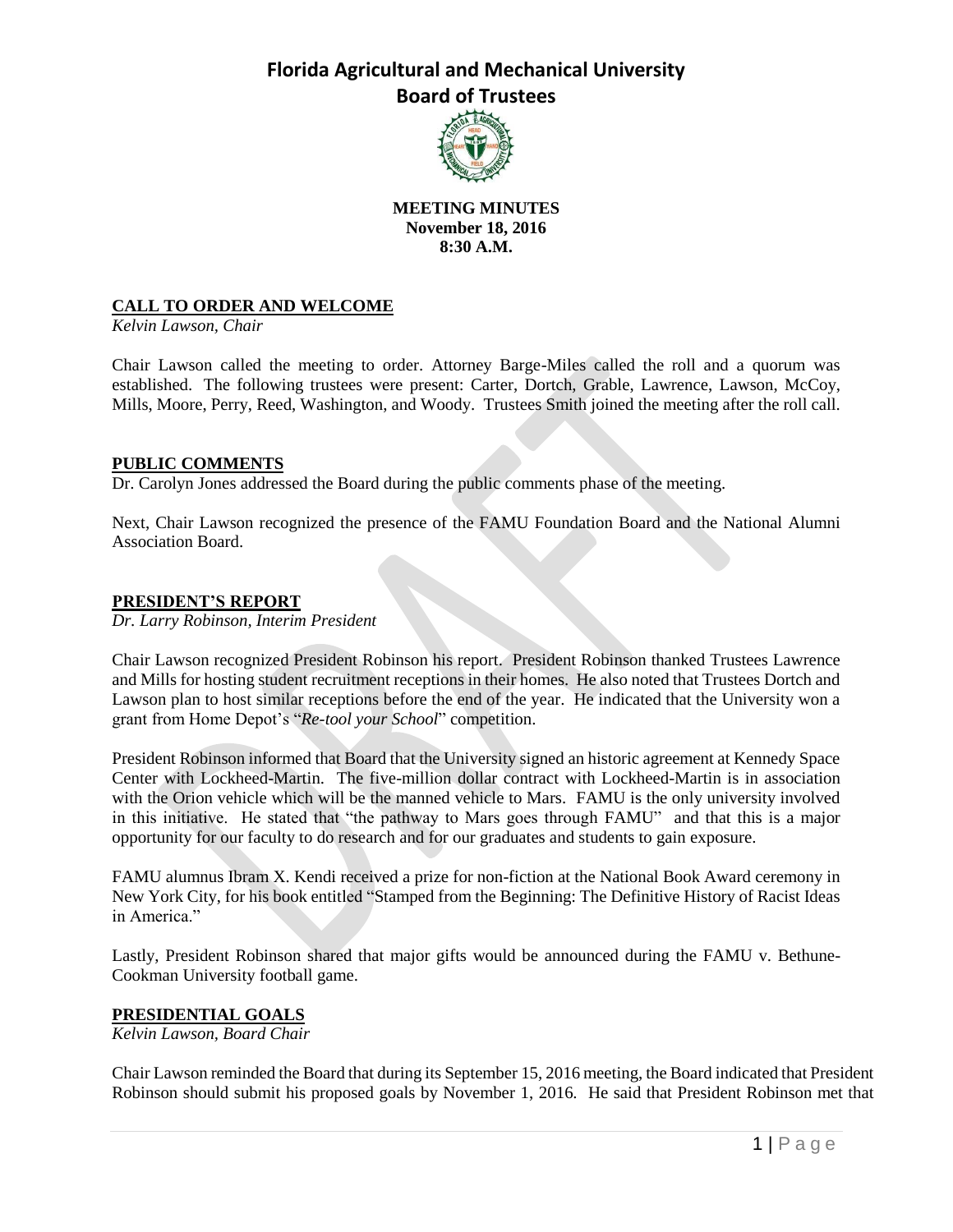

deadline and the goals were then forwarded to the full Board. Chair Lawson asked President Robinson to highlight the goals.

President Robinson highlighted several of his proposed goals, including the following:

- 1. Improve retention and graduation rates
- 2. Maintain regional accreditation
- 3. Improve performance on licensure examinations (Corrective action plans)
- 4. Enhance the quality of academic programs
	- i. Percentage of Bachelor's graduates employed within one-year and earning \$25,000 or more
- 5. Increase faculty, student, and staff buy-in and engagement with student success initiatives
- 6. Increase student enrollment (FTIC, Florida AA transfers, 2+2 transfer articulation agreements and total graduate student enrollment)

President Robinson indicated that he plans to create a dashboard to track the University's progress on the goals and metrics, so that the Board can see the ongoing progress. He also added that the goals are aligned with the strategies. President Robinson confirmed that he would continue to enhance the University's 2+2 program. Additionally, he indicated that he believed the university could raise its graduation rate to 50% over the next few years, ensuring that the students receive the support that they need to progress.

The Board raised questions regarding the University's current enrollment and asked for a written document providing the enrollment numbers and the categories of the enrollment numbers. President Robinson assured them that he would provide unofficial enrollment numbers for 2016, as the university has not received the official verified numbers from the Board of Governors.

Trustee Washington indicated that she would like to see a goal that specifically deals with how the University is going to balance our cost controls in expenses, aligned with our revenues. Chair Lawson stated that it could be added to the goals, either looking at a balanced budget or creating action steps to address any gaps in the budget. Chair Lawson also recognized Trustee Mills' point that organizations don't get rated on revenue, they get rated on profitability and the focus on quality has to outweigh revenue. He stated that according to the status of the University regarding enrollment, there may be the need for another discussion regarding structure and size of the University.

Chair Lawson asked for a motion to approve the goals. The motion for approval was offered by Trustee Dortch and seconded by Trustee Woody. The motion carried.

### **STANDING COMMITTEE REPORTS**

Chair Lawson recognized the Committee chairs to present their respective reports.

### **Strategic Planning Task Force**

*Trustee Nicole Washington*

Trustee Washington shared with the Board that Drs. Ford and Edington have gone back to the stakeholders and received their input to ensure that what is in the actual draft plan aligns with the BOG's performance funding metrics and the BOG's strategic plan. They will also identify any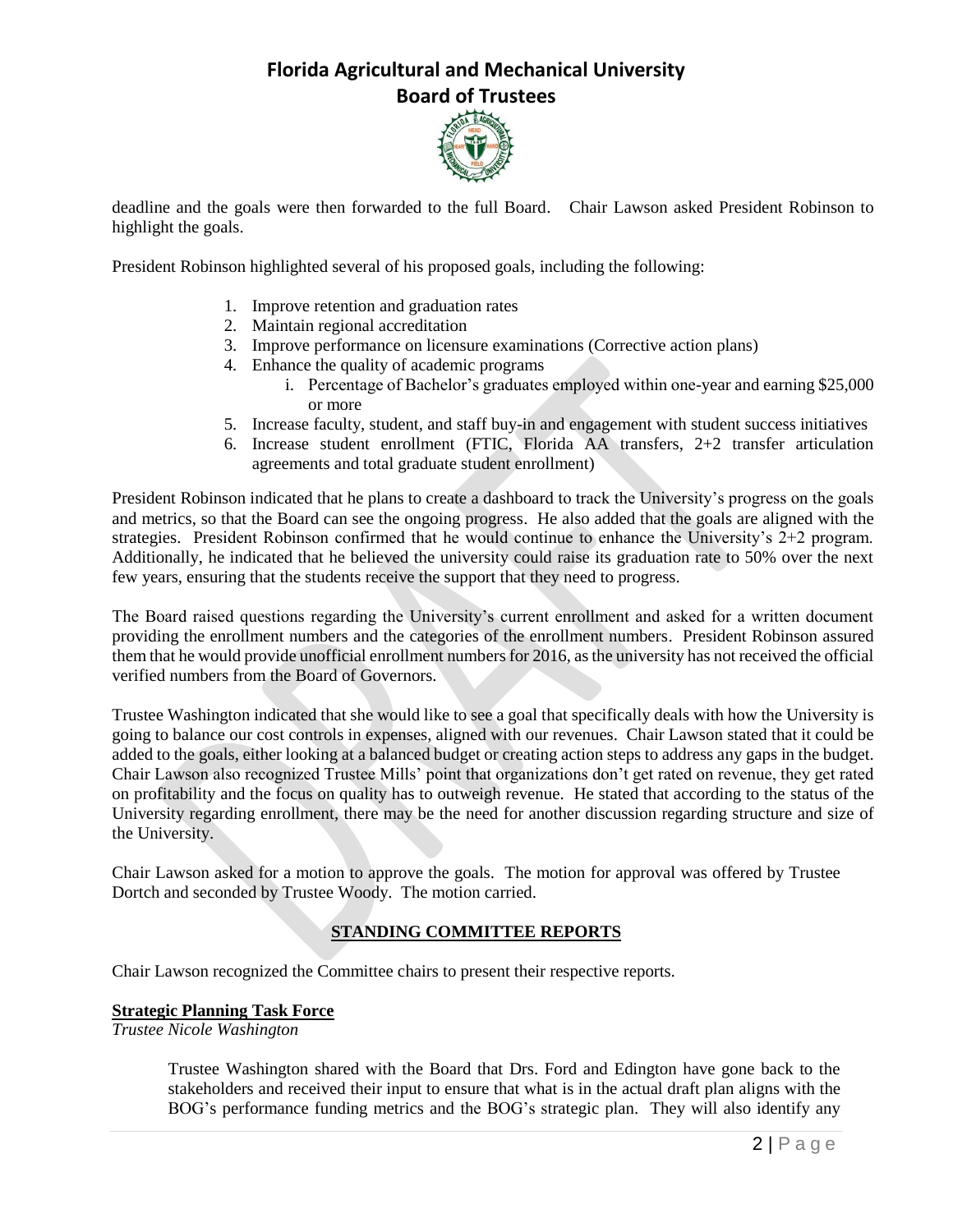

preeminent metrics that may apply to FAMU. Dr. Edington indicated that the work group of administrators and staff have worked on well-defined measurable goalsthat are quantifiable, related strategies, and metrics that describe how the University will be transformed.

The six strategic priorities are:

- Exceptional Student Experience
- High Impact Research, Commercialization, and Public Service
- Excellent and Renowned Faculty
- Transformative Alumni, Community and Business Engagement
- First-Class Business Processes
- Exceptional Customer Service (*New*)

Key events in plan develop:

#### Phase 1:

September 2015 – February 2016

 Task Force formation Stakeholder engagement Submission of report to President: *"Performing Boldly Beyond Measure*"

### Phase 2:

February – September 2016 Development of draft plan by administration Stakeholder engagement on draft plan

### Phase 3:

October 2016 – June 2017

 Formation of Workgroup and Committees to complete plan Stakeholder Awareness BOT engagement on revised draft Presentation of final plan to BOT

Feedback from stakeholders indicated the following:

**Valuing Faculty** – Need for increased institutional support. **Customer Service** – General agreement that customer service levels need to improve.

**Realigning Student Body** – Clarity is needed on meaning of the term "right-size" the student body.

**Heritage and Multiculturalism** – Stakeholders want to preserve a diverse environment while honoring FAMU's heritage.

The work group envisions that in five years FAMU will have stronger performance against state targets for higher education, better student experiences increased support for student success, improved faculty support and engagement, a more effective and efficient administration with a focus on customer service, and a more active engaged alumni base.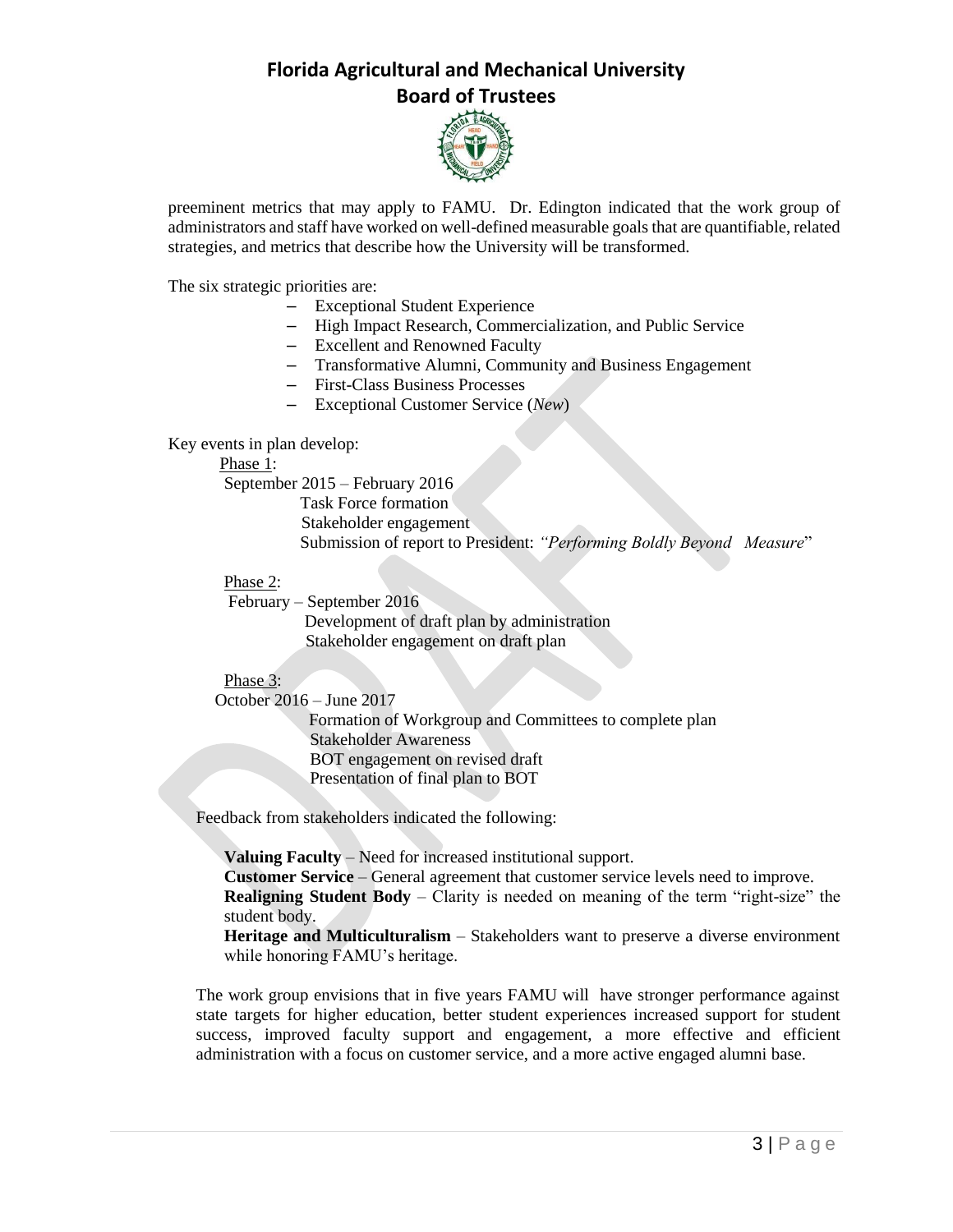

The work group plans to present a draft plan to the Board at its March 2017 meeting and present the final plan at the June 2017 Board meeting. Chair Lawson suggested that the group keep the BOG engaged.

#### **Academic Affairs**

*Trustee Thomas Dortch, Member*

Trustee Dortch presented the Academic Affairs Committee report. He indicated that the committee had one action item and it was included on the consent agenda. He also shared that several committee members expressed concern regarding the law school, so an update will be provided during the March BOT meeting.

### **Direct Support Organizations**

*Trustee Thomas Dortch, Chair*

Trustee Dortch presented updates on the DSO Committee, which included a recommendation for the approval of the National Alumni Association budget and the FAMU Foundation budget, which are included on the consent agenda. He stated that the Rattler Boosters budget was received and several other documents have been received, as well.

> Trustee Dortch then moved that the Board of Trustees authorize the DSO committee to work with the Athletic Director Milton Overton, Vice president George Cotton of the Foundation, the Rattler Booster Board with overviewing and advisement from President Robinson to do a comprehensive reorganization and enhancement of the FAMU Booster Club. To take all appropriate steps to bring the club totally in compliance, as set out in the governing document that created the Booster Club. Bring to the Board in the March meeting the final document of reorganization and proof of total compliance. It was seconded by Trustee Lawrence. Chair Lawson offered a friendly amendment to the motion – that during the reorganization the audit concerns that were raised in the last audit report should be addressed. Trustee Dortch accepted the amendment. The motion carried.

### **Budget and Finance**

*Trustee Kelvin Lawson, Chair*

Chair Lawson reported that the Budget and Finance Committee recommended approval of an amendment to the FY 2016-17 Operating Budget. The Committee also heard updates regarding the DSO budgets, property write-offs, student accounts write-offs and an Athletics update. VP Angela Poole provided further information regarding the Moody's bond rating, which was downgraded from A3 to BAA1. Factors that affect the rating include enrollment decline, decline in reserve balances, and multiple leadership changes.

### **Facilities Planning**

*Trustee Kimberly Moore, Chair*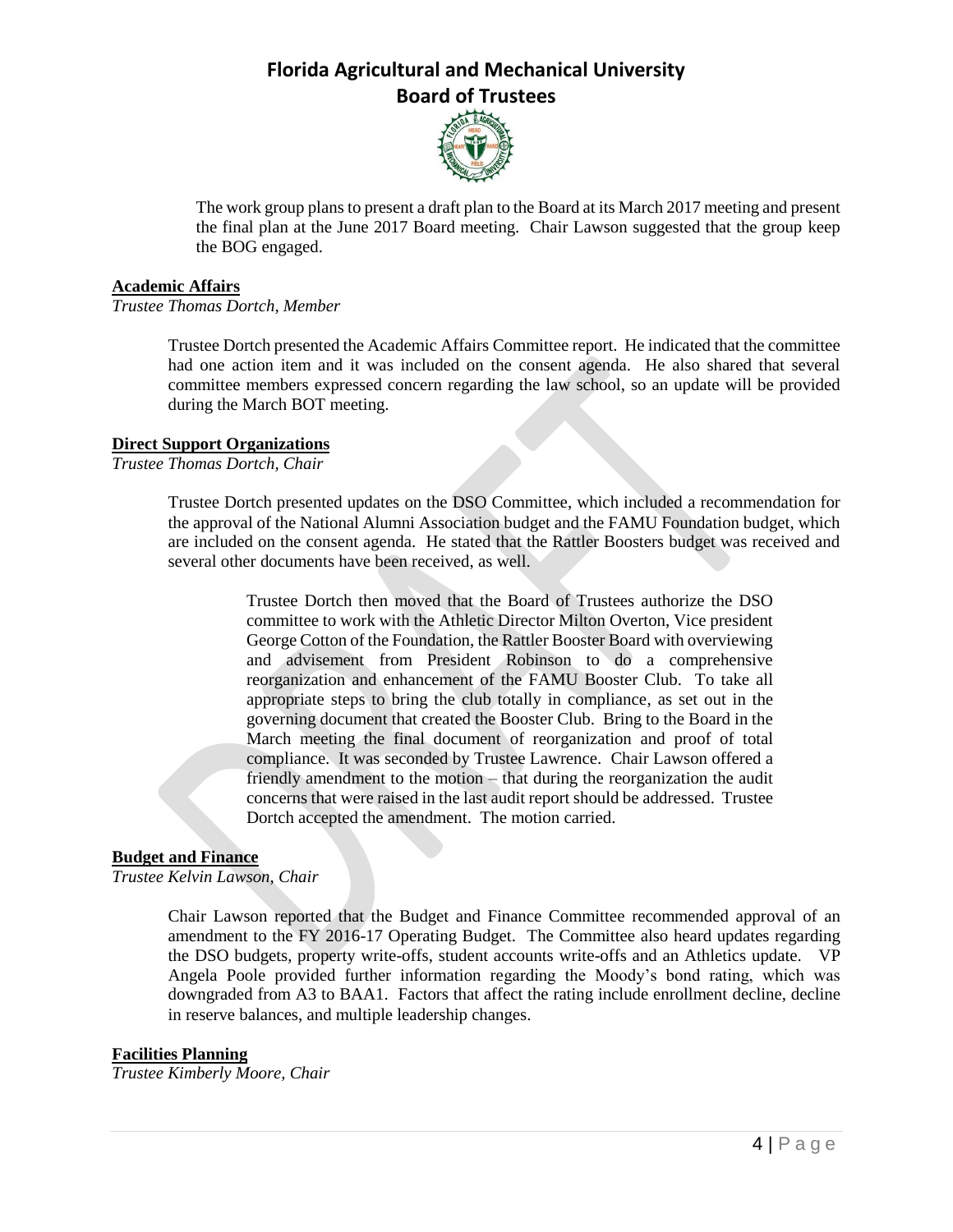

Chair Lawson recognized Trustee Moore for the Facilities Planning Committee report. Trustee Moore reported that the Committee recommended approval of the transfer of on-site natural gas distribution system from the City of Tallahassee to FAMU. The cost analysis indicated that the transfer would benefit the University.

Trustees Moore informed the Board that she is proposing a  $\frac{1}{2}$  day facilities workshop in December 2016 to discuss the P3, the CASS, the Master Plan, and associated budget matters.

### **Audit and Compliance**

*Trustee Washington, Chair*

Trustee Washington informed the Board that the Audit Committee met on November 7, 2016 and recommends approval of two internal audits and an amendment of the Division's 2016-2017 work plan, which are included on the consent agenda. The committee also heard updates regarding:

- A potential external audit of the Rattler Boosters
- A review of the status of the follow-up of prior audit findings
- An overview of the current status of significant findings
- An update on the corrective action plan for the Athletic Department budget deficit

### **Special Committee on Governance**

*Trustee Gary McCoy, Chair*

Trustee McCoy reported that the committee recommended approval of the following items which are included on the consent agenda:

- The new committee structure:
	- Academic and Student Affairs
	- Budget/Finance and Facilities
	- Audit and Compliance
	- Governance
	- **Strategic Planning and Performance Measures**
- Notice of emergency meetings with reasonable notice and notice on the website.
- Approval of tentative agreements with three collective bargaining units:
	- American Federation of State, County and Municipal Employees (AFSCME) provides a 2% wage increase, a non-recurring onetime bonus equal to 1% of their base pay, and making oral reprimands invalid after a discipline-free work record for at least two (2) years.
	- Police Benevolent Association agreement provides a 1% recurring wage increase retroactive to July 22, 2016 and a onetime non-recurring bonus payment equal to 1% of their base pay.
	- The United Faculty of Florida-FAMU Developmental Research School agreement formed a joint committee to review promotion criteria, approved funding for two substitutes for UFF members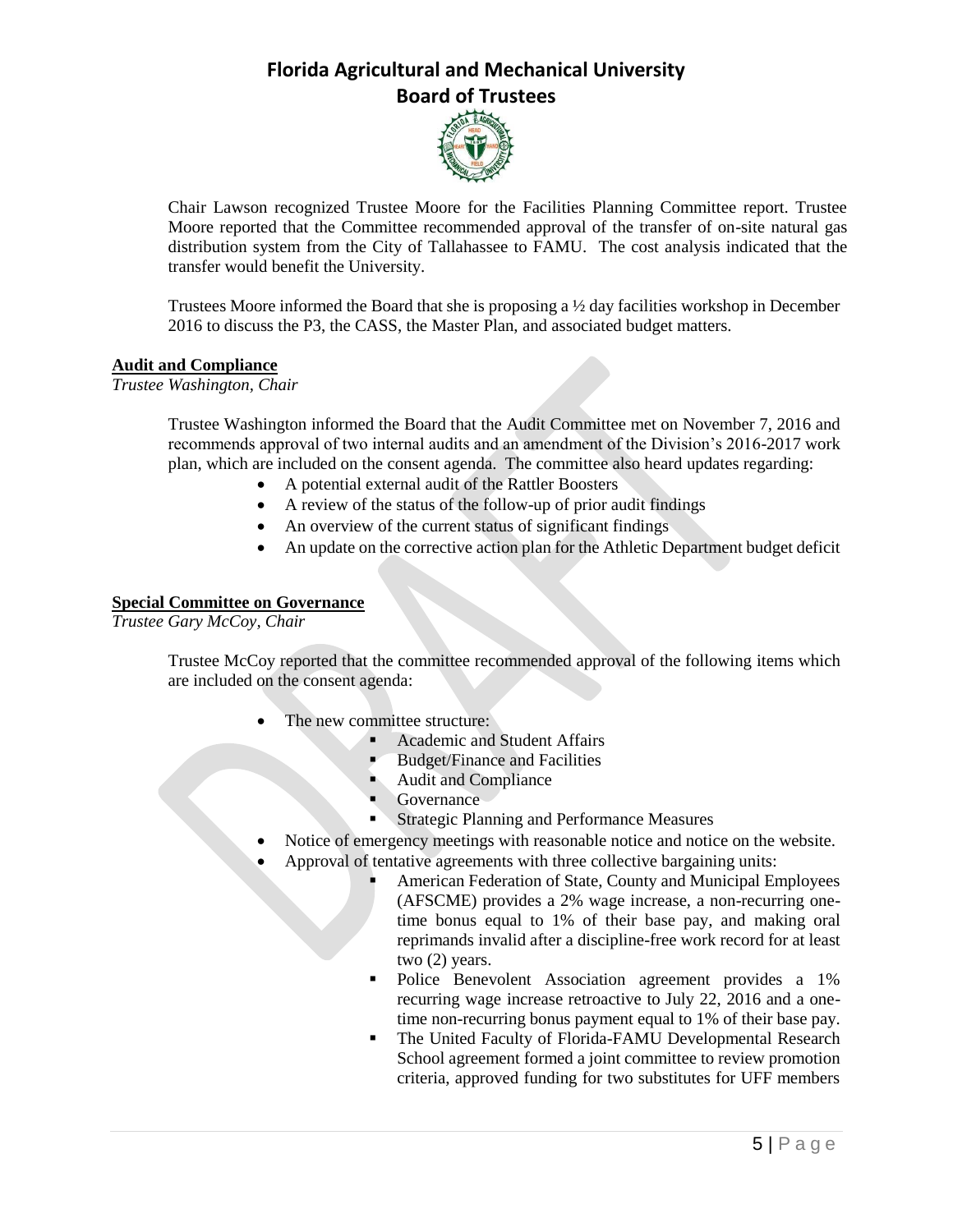

to attend the FEA Delegate Assembly, a one-time bonus of \$500, and advancing employees on the salary schedule.

Chair Lawson reiterated that the new committee structure and committee assignments are effective immediately.

### **Special Committee on Athletics**

*Trustee Kelvin Lawson, Chair*

Trustee Lawson reported that the Committee heard updates regarding the 2016-2017 budget, the status of the corrective action plan regarding the Athletics deficit, the football season and an update regarding fundraising.

#### **Student Affairs**

*Trustee Nicole Washington, Chair*

Trustee Washington stated that the Student Affairs Committee did not meet, but was actively involved with Academic Affairs in developing the 2+2 Plan.

### **CONSENT AGENDA**

Chair Lawson asked for a motion to approve the Consent Agenda. It was moved for approval by Trustee Moore and seconded by Trustee Perry and the motion carried. The consent agenda included the following items:

### **Board of Trustees (BT)**

BT1 September 15, 2016 Minutes

#### **Academic Affairs Committee (AA)**

AA1 Approval of Leave of Absence without Pay

### **Audit and Compliance (AC)**

- AC1 Acceptance of Rattler Boosters Audit Report
- AC2 Acceptance of Financial Aid Process Review Audit Report
- AC3 Amend 2016-2017 Work Plan

### **Budget and Finance Committee (BF)**

BF1 Amendment to the FY 2016-17 Operating Budget

### **Direct Support Organizations**

- DSO1 Acceptance of FAMU Foundation Budget
- DSO2 Acceptance of FAMU National Alumni Association Budget

#### **Facilities Planning (FP)**

FP1 Approval for Transfer of On-site Natural Gas Distribution System